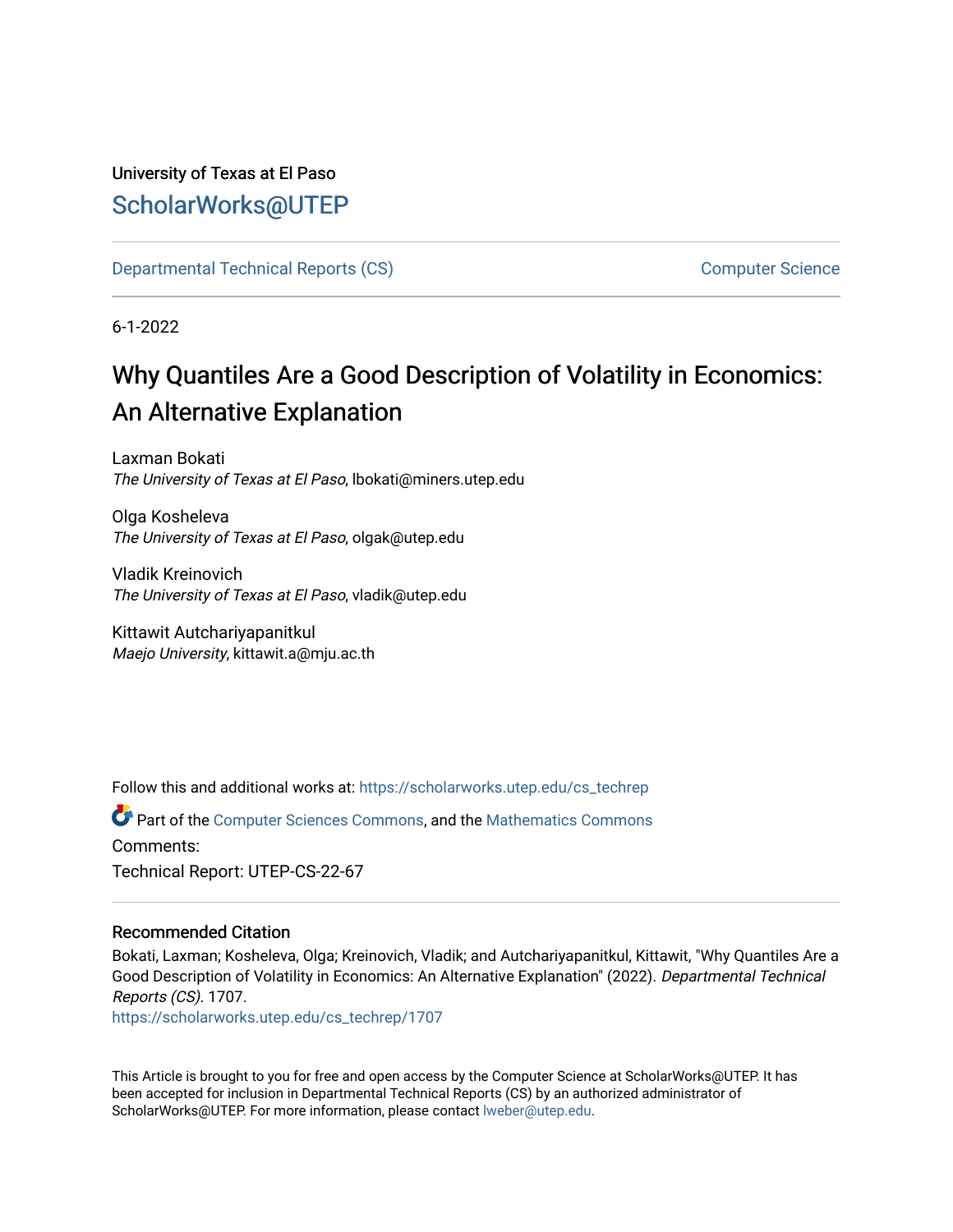## Why Quantiles Are a Good Description of Volatility in Economics: An Alternative Explanation

Laxman Bokati, Olga Kosheleva, Vladik Kreinovich, and Kittawit Autchariyapanitkul

Abstract In econometrics, volatility of an investment is usually described by its Value-at-Risk (VaR), i.e., by an appropriate quantile of the corresponding probability distribution. The motivations for selecting VaR are largely empirical: VaR provides a more adequate description of what people intuitively perceive as risk. In this paper, we analyze this situation from the viewpoint of decision theory, and we show that this analysis naturally leads to the Value-at-Risk, i.e., to a quantile. Interestingly, this analysis also naturally leads to an optimization problem related to quantile regression.

## 1 Description of the Problem

Need to represent a random gain by a single number. In economics, the outcomes of a decision are usually known with uncertainty. Based on the previous experience, for each possible decision, we can estimate the probability of different gains *m*. Thus, each possible decision can be characterised by a probability distribution on the set of possible gains *m*. This probability distribution can be described

Olga Kosheleva Department of Teacher Education, University of Texas at El Paso, 500 W. University El Paso, TX 79968, USA, e-mail: olgak@utep.edu

#### Kittawit Autchariyapanitkul

Faculty of Economics, Maejo University, Chiang Mai, Thailand, e-mail: kittawit.a@mju.ac.th

Laxman Bokati

Computational Science Program, University of Texas at El Paso, 500 W. University El Paso, TX 79968, USA, e-mail: lbokati@miners.utep.edu

Vladik Kreinovich Department of Computer Science, University of Texas at El Paso, 500 W. University El Paso, TX 79968, USA, e-mail: vladik@utep.edu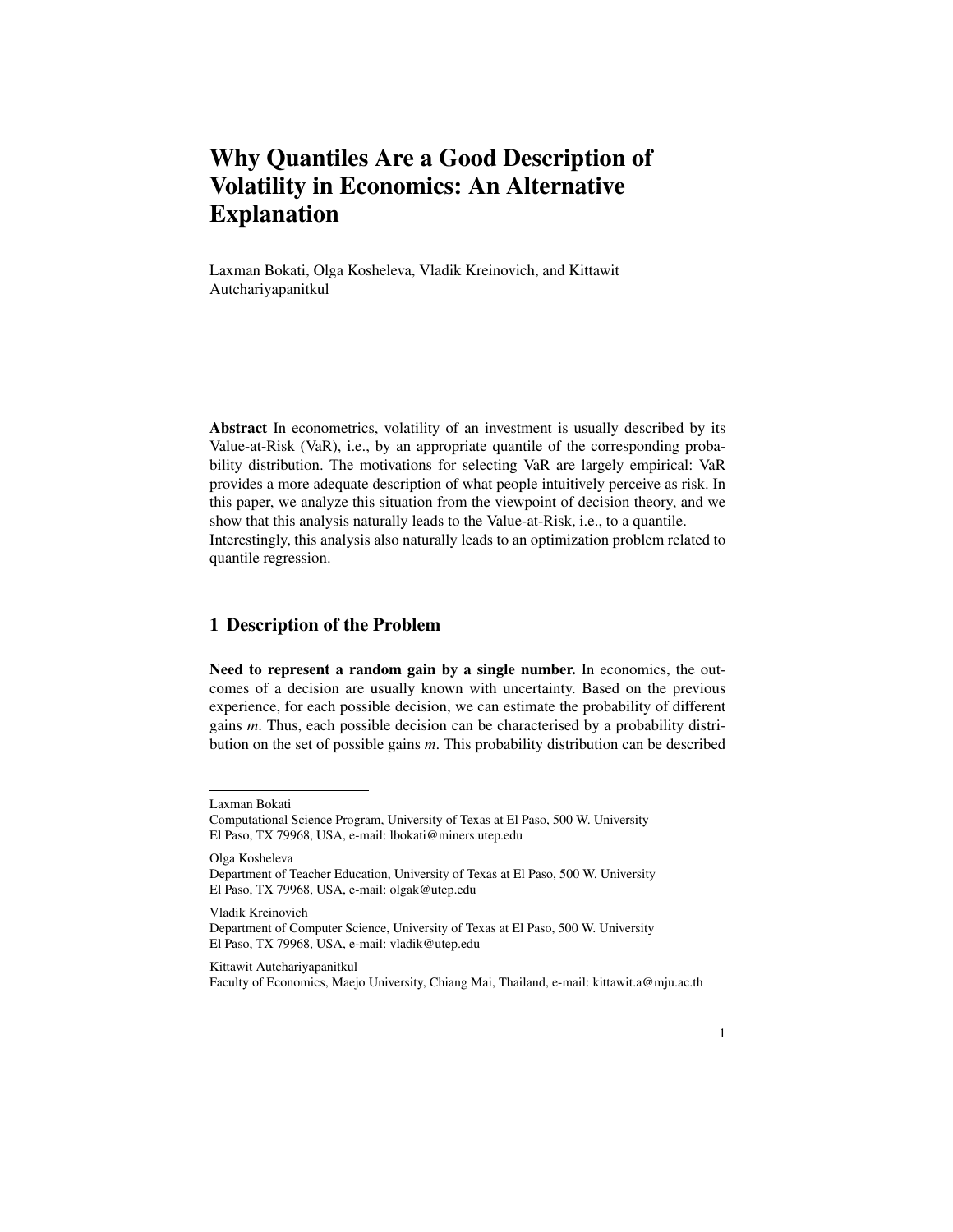2 Laxman Bokati, Olga Kosheleva, Vladik Kreinovich, and Kittawit Autchariyapanitkul

by a probability density function  $\rho(m)$ , or by the cumulative distribution function  $F(n) \stackrel{\text{def}}{=} \text{Prob}(m \leq n).$ 

To select the best decision, we need to be able to compare every two possible decisions – and for this purpose, we need to represent each possible decision by a single number.

Problem: what should this number be? How can we select this number?

According to decision theory, decisions of a rational person are equivalent to selecting a decision that leads to the largest possible mean value of this person's utility (see, e.g.,  $[3, 4, 7, 8, 9, 10, 11]$ ), and in the first approximation, utility is proportional to the gain. According to this logic, we should select a decision that leads to the largest possible value of the mean gain.

What we do in this paper. In this paper, we show that a more appropriate decision is to select the decision with the largest possible value of the appropriate quantile. This provides an additional explanation for the fact that in econometrics, an appropriate quantile – known as the Value at Risk (VaR) (see, e.g.,  $[2]$ ) – is an accepted measure of the investment's volatility (for other explanations, see, e.g., [1]).

## 2 Analysis of the Problem and Its Resulting Formulation in Precise Terms

Suppose that we represent a decision by a number *n*. Since the outcomes are random, the actual gain *m* will be, in general, different from *n*. How will this difference affect the decision maker?

Case when we gained more than expected. Let us first consider the case when the actual gain *m* is larger than *n*. In this case, we can use the unexpected surplus *m*−*n*. For example, a person can take a trip, a company can buy some new equipment, etc. However, the value of this additional amount to the user is somewhat decreased by the fact that this amount was unexpected. For example, if a user plans a trip way beforehand, it is much cheaper than buying it in the last minute. If the company plans to buy an equipment some time ahead, it can negotiate a better price. In all these cases, in comparison to the user's value of each dollar of the expected amount *n*, each dollar from the unexpected additional amount *m*−*n* has a somewhat lower value, valued less by some coefficient  $\alpha_+ > 0$ .

The loss of value for each dollar above the expected value is  $\alpha_+$ . Thus, the overall loss corresponding to the whole unexpected amount  $m - n$  is equal to  $\alpha_+ \cdot (m - n)$ . So, to get the overall user's value  $v(m)$  of the gain *m*, we need to subtract this loss from *m*:

$$
v(m) = m - \alpha_+ \cdot (m - n). \tag{1}
$$

Case when we gained less than expected. What if the actual gain *m* is smaller than *n*? In this case, not only we lose the difference  $n - m$  in comparison to what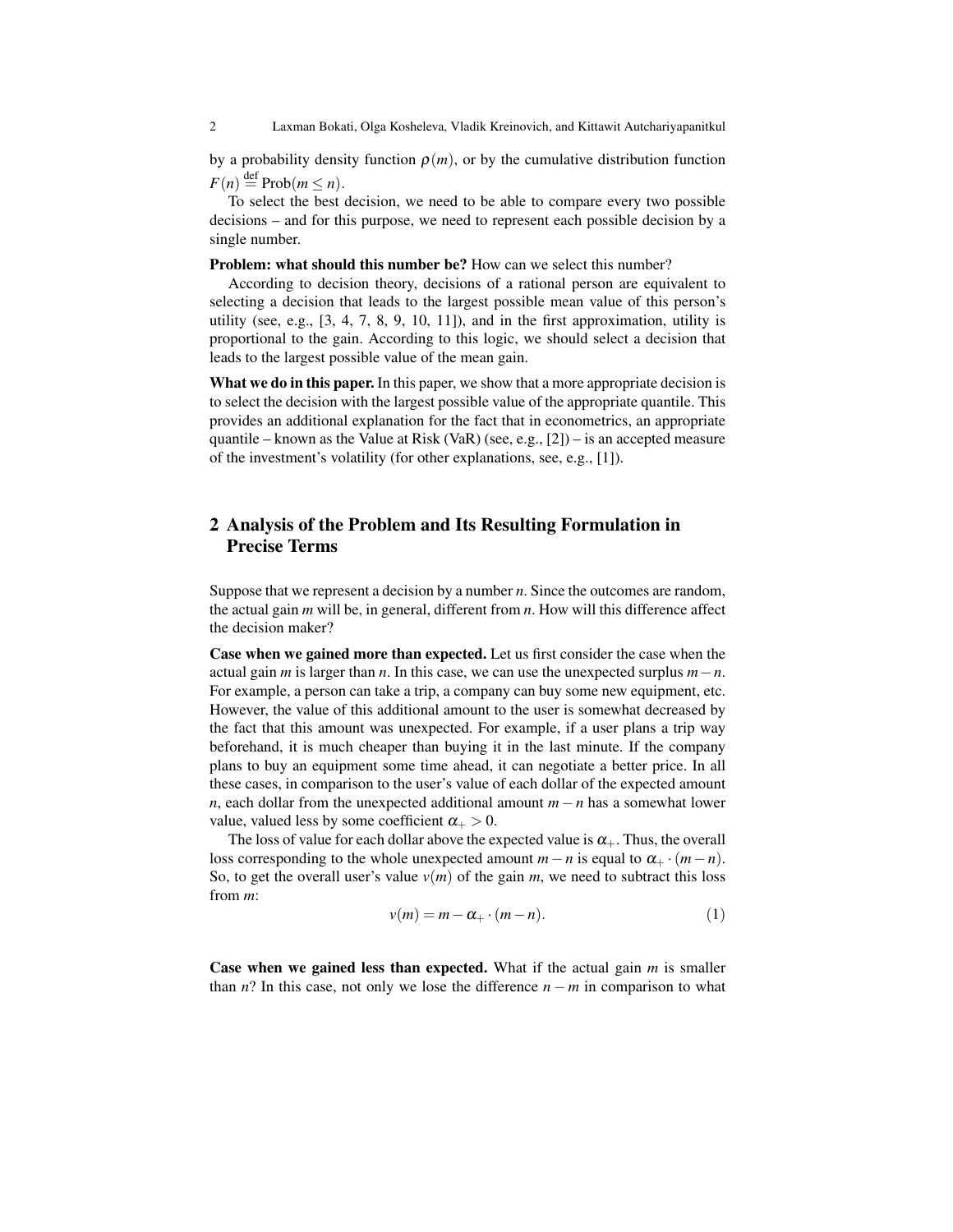we expected, but we lose some more. For example, since we expected the gain *n*, we may have already made some purchases for which we planned to pay from this amount. Since we did not get as much money as we expected, we need to borrow the missing amount of money – and since borrowing money comes with an interest, we thus  $\log - e.g.,$  on this interest – some additional amount. In other words, for each dollar that we did not receive, we lose some additional amount; let us denote this additional loss by  $\alpha_{-} > 0$ .

The overall additional loss to the user caused by the difference *n* − *m* can be obtained by multiplying this difference by the per-dollar loss  $\alpha_$ , so this loss is equal to  $\alpha$ <sub>−</sub> ·  $(n-m)$ . The overall user's value  $v(m)$  corresponding to the gain *m* can be thus obtained by subtracting this loss from the monetary amount *m*:

$$
v(m) = m - \alpha_- \cdot (n - m). \tag{2}
$$

Resulting optimization problem. As we have mentioned, a rational agent should maximize the expected value, i.e., a rational agent should select the value *n* that maximizes the expression

$$
V \stackrel{\text{def}}{=} \int_{-\infty}^{\infty} \rho(m) \cdot v(m) \, dm =
$$
  

$$
\int_{-\infty}^{n} \rho(m) \cdot (m - \alpha_{-} \cdot (n - m)) \, dm + \int_{n}^{\infty} \rho(m) \cdot (m - \alpha_{+} \cdot (m - n)) \, dm. \tag{3}
$$

### 3 Solving the Resulting Optimization Problem

Solving the problem. Differentiating the expression (3) with respect to the unknown value *n* and equating the resulting derivative to 0, we conclude that

$$
-\alpha_{-} \cdot \int_{-\infty}^{n} \rho(m) dm + \alpha_{+} \cdot \int_{n}^{\infty} \rho(m) dm = 0
$$
 (4)

Here, by definition of the probability density:

$$
\int_{-\infty}^{n} \rho(m) dm = \text{Prob}(m \le n) = F(n)
$$

and

$$
\int_{n}^{\infty} \rho(m) dm = \text{Prob}(m \ge n) = 1 - F(n).
$$

Thus, the equality (4) takes the form

$$
-\alpha_{-} \cdot F(n) + \alpha_{+} \cdot (1 - F(n)) = 0,
$$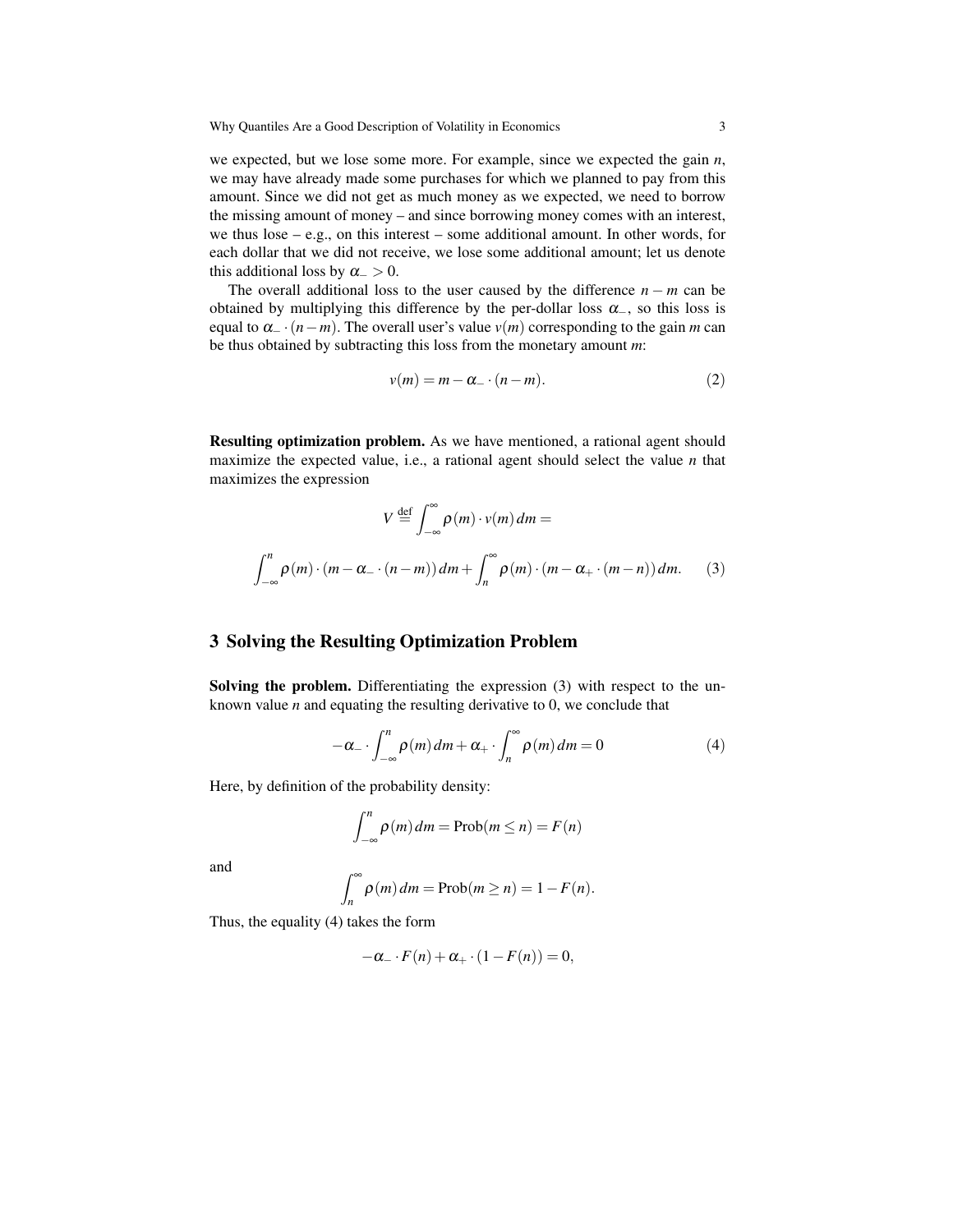so

$$
(\alpha_-+\alpha_+)\cdot F(m)=\alpha_+
$$

and hence

$$
F(m)=\frac{\alpha_+}{\alpha_-+\alpha_+}.
$$

This is exactly the quantile corresponding to

$$
\tau = \frac{\alpha_+}{\alpha_- + \alpha_+}.\tag{5}
$$

Thus we arrive at the following conclusion.

Conclusion. In the above natural optimization problem, the optimal value *n* representing the random variable described by a cumulative distribution function  $F(m)$ is the quantile corresponding to the value (5).

This explains why quantiles (i.e., VaR) indeed work well in econometrics.

An interesting observation. In econometrics, quantiles are not only used to describe the risk of different investments, they are also used to describe the dependence between different random variables – in the form of describing how the quantile of the dependent variable *m* depends on the quantiles of the corresponding independent variables  $x_1, \ldots, x_n$ . In this technique – known as *quantile regression* (see, e.g., [5, 6]), for each value  $\tau \in (0,1)$  the  $\tau$ -level quantile *n* of the random variable *m* is determined by minimizing the expression

$$
I \stackrel{\text{def}}{=} (\tau - 1) \cdot \int_{-\infty}^{n} \rho(m) \cdot (m - n) dm + \tau \cdot \int_{n}^{\infty} \rho(m) \cdot (m - n) dm. \tag{6}
$$

By comparing the formulas (3) and (7) for the value  $\tau$  determined by the formula (5), we see that

$$
V = \int_{-\infty}^{\infty} \rho(m) \cdot m \, dm - (\alpha_+ + \alpha_-) \cdot I. \tag{7}
$$

The first integral in the expression (7) is just the expected value of the gain, it does not depend on *n* at all. Thus, maximizing *V* is equivalent to minimizing the expression *I*.

So, the formal optimized expression used in quantile regression actually has a precise meaning: it is linearly related to the expected utility of the user.

## Acknowledgments

This work was supported in part by the National Science Foundation grants 1623190 (A Model of Change for Preparing a New Generation for Professional Practice in Computer Science), and HRD-1834620 and HRD-2034030 (CAHSI Includes), and by the AT&T Fellowship in Information Technology.